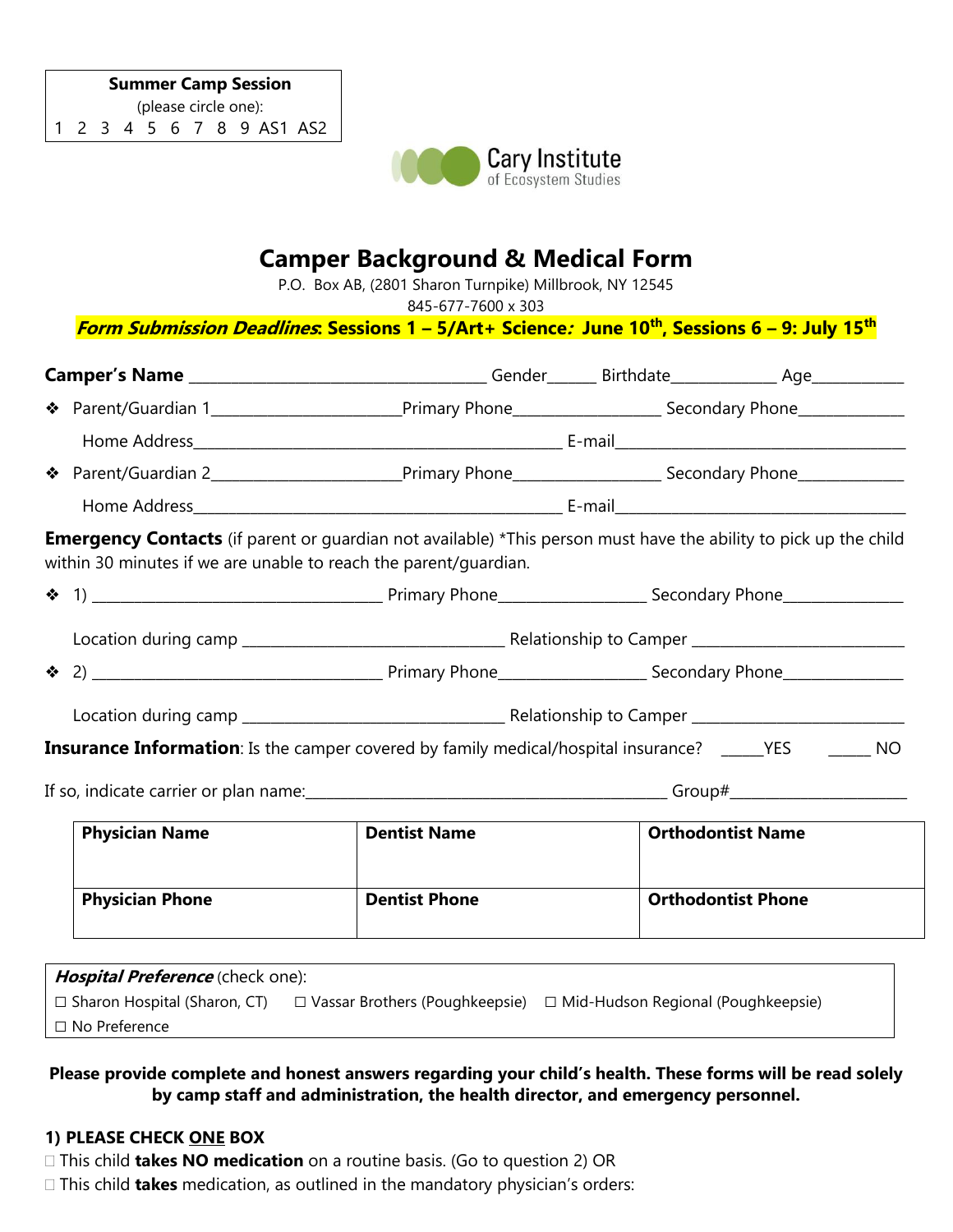Note any discrepancies between the medications listed on the "Mandatory Physician's Orders" form and what your child will take at camp.

**2) Allergies:** Please list all allergies to food, animals, medication and other substances (insect stings, hay fever, etc.), and describe the reaction/management of the reaction.

\_\_\_\_\_\_\_\_\_\_\_\_\_\_\_\_\_\_\_\_\_\_\_\_\_\_\_\_\_\_\_\_\_\_\_\_\_\_\_\_\_\_\_\_\_\_\_\_\_\_\_\_\_\_\_\_\_\_\_\_\_\_\_\_\_\_\_\_\_\_\_\_\_\_\_\_\_\_\_\_\_\_\_\_\_\_\_\_\_\_\_\_\_\_\_\_\_\_\_\_\_\_\_\_\_\_\_\_\_\_\_

\_\_\_\_\_\_\_\_\_\_\_\_\_\_\_\_\_\_\_\_\_\_\_\_\_\_\_\_\_\_\_\_\_\_\_\_\_\_\_\_\_\_\_\_\_\_\_\_\_\_\_\_\_\_\_\_\_\_\_\_\_\_\_\_\_\_\_\_\_\_\_\_\_\_\_\_\_\_\_\_\_\_\_\_\_\_\_\_\_\_\_\_\_\_\_\_\_\_\_\_\_\_\_\_\_\_\_\_\_\_\_

 $\_$  ,  $\_$  ,  $\_$  ,  $\_$  ,  $\_$  ,  $\_$  ,  $\_$  ,  $\_$  ,  $\_$  ,  $\_$  ,  $\_$  ,  $\_$  ,  $\_$  ,  $\_$  ,  $\_$  ,  $\_$  ,  $\_$  ,  $\_$  ,  $\_$  ,  $\_$  ,  $\_$  ,  $\_$  ,  $\_$  ,  $\_$  ,  $\_$  ,  $\_$  ,  $\_$  ,  $\_$  ,  $\_$  ,  $\_$  ,  $\_$  ,  $\_$  ,  $\_$  ,  $\_$  ,  $\_$  ,  $\_$  ,  $\_$  ,

**\*\*\*** Because we spend so much time afield, we carry an epi-pen that will be administered if a camper with previously unknown allergies enters anaphylactic shock. We will make our best effort to contact Emergency Medical Service personnel before administering the epi-pen, and will contact the child's parent/guardian as soon as possible. Please speak with Cary camp staff if you have questions or concerns about this protocol.

**3) Restrictions** (The following restrictions apply to this individual.)

**Does not eat:**  $\square$  Dairy Products  $\square$  Nuts  $\square$  Other (describe)\_\_\_\_\_\_\_\_\_\_\_\_\_\_\_\_\_\_\_\_

**Explain any restrictions to physical activity** (e.g. what adaptations or limitations are necessary)

\_\_\_\_\_\_\_\_\_\_\_\_\_\_\_\_\_\_\_\_\_\_\_\_\_\_\_\_\_\_\_\_\_\_\_\_\_\_\_\_\_\_\_\_\_\_\_\_\_\_\_\_\_\_\_\_\_\_\_\_\_\_\_\_\_\_\_\_\_\_\_\_\_\_\_\_\_\_\_\_\_\_\_\_\_\_\_\_\_\_\_\_\_\_\_\_\_\_\_\_\_\_\_\_\_\_\_\_\_\_\_

\_\_\_\_\_\_\_\_\_\_\_\_\_\_\_\_\_\_\_\_\_\_\_\_\_\_\_\_\_\_\_\_\_\_\_\_\_\_\_\_\_\_\_\_\_\_\_\_\_\_\_\_\_\_\_\_\_\_\_\_\_\_\_\_\_\_\_\_\_\_\_\_\_\_\_\_\_\_\_\_\_\_\_\_\_\_\_\_\_\_\_\_\_\_\_\_\_\_\_\_\_\_\_\_\_\_\_\_\_\_\_

\_\_\_\_\_\_\_\_\_\_\_\_\_\_\_\_\_\_\_\_\_\_\_\_\_\_\_\_\_\_\_\_\_\_\_\_\_\_\_\_\_\_\_\_\_\_\_\_\_\_\_\_\_\_\_\_\_\_\_\_\_\_\_\_\_\_\_\_\_\_\_\_\_\_\_\_\_\_\_\_\_\_\_\_\_\_\_\_\_\_\_\_\_\_\_\_\_\_\_\_\_\_\_\_\_\_\_\_\_\_\_

| Has/does the camper                  | Yes No |
|--------------------------------------|--------|
| 6. Ever had a head injury?           |        |
| 7. Have diabetes?                    |        |
| 8. Have asthma?                      |        |
| 9. Ever had seizures?                |        |
| 10. Ever had an allergic reaction to |        |
| bees/nuts/animals?                   |        |
| $\Lambda$ Haalth History             |        |

#### **4) Health History**

| Has/does the camper                               | Yes |  |
|---------------------------------------------------|-----|--|
| 1. Had any recent injury, illness or infectious   |     |  |
| disease?                                          |     |  |
| 2. Have a chronic or recurring illness/condition? |     |  |
| 3. Ever had surgery?                              |     |  |
| 4. Have frequent headaches?                       |     |  |
| 5. Have ADD, ADHD, or other behavioral            |     |  |
| disorder(s)?                                      |     |  |

# **Please explain any "yes" answers.**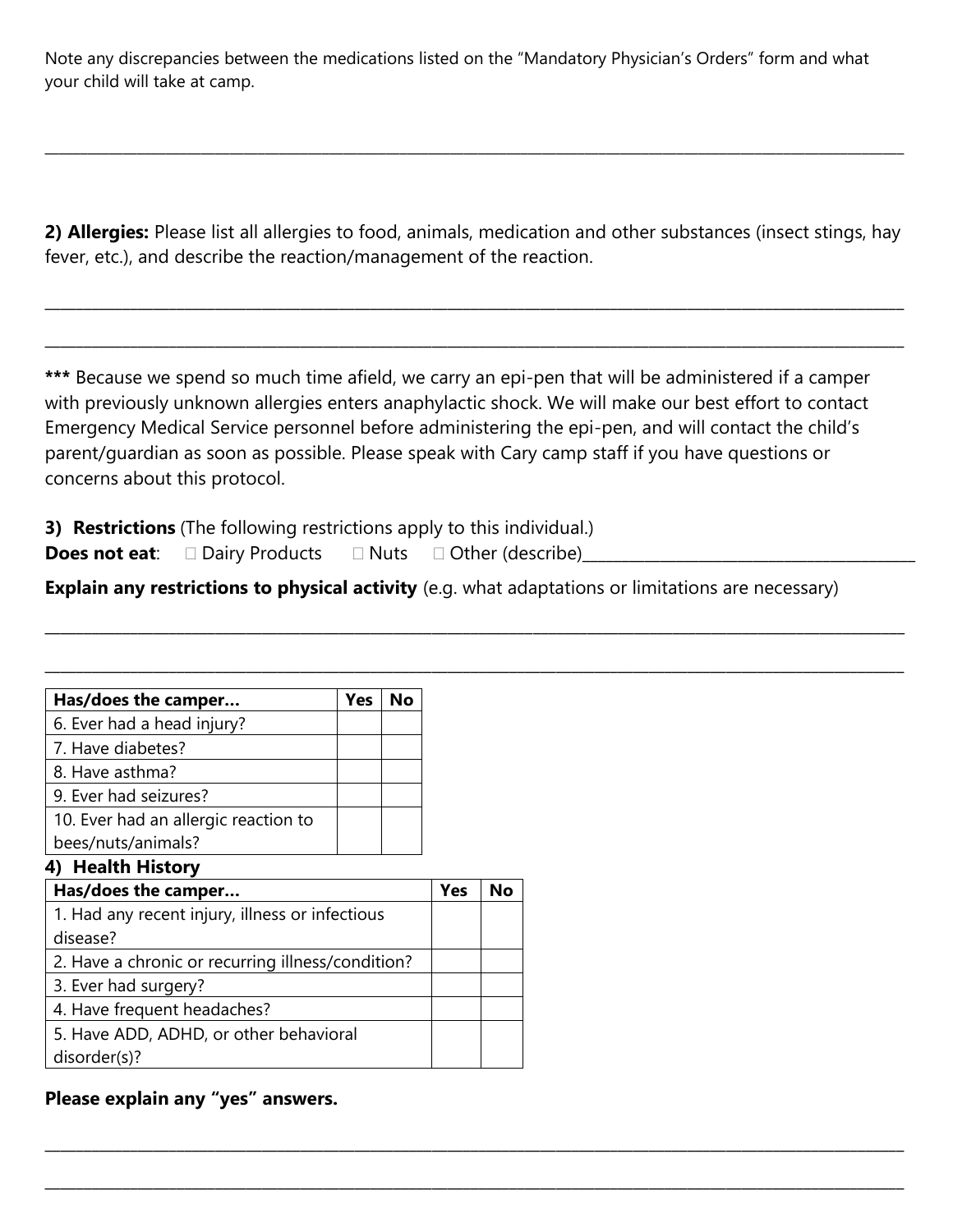**Please provide additional information about the participant's behavior and physical, emotional or mental health about which the camp should be aware**. Remember, our activities include group and individual games, experiments, handling of fish and amphibians, arts and crafts and hiking.

 $\_$  , and the set of the set of the set of the set of the set of the set of the set of the set of the set of the set of the set of the set of the set of the set of the set of the set of the set of the set of the set of th

\_\_\_\_\_\_\_\_\_\_\_\_\_\_\_\_\_\_\_\_\_\_\_\_\_\_\_\_\_\_\_\_\_\_\_\_\_\_\_\_\_\_\_\_\_\_\_\_\_\_\_\_\_\_\_\_\_\_\_\_\_\_\_\_\_\_\_\_\_\_\_\_\_\_\_\_\_\_\_\_\_\_\_\_\_\_\_\_\_\_\_\_\_\_\_\_\_\_\_\_\_\_\_\_\_\_\_\_\_\_\_

**5a) Immunizations –** For your child to attend camp you will need to submit a current immunization record from their doctor. Have you submitted this yet? Yes\_\_\_\_ No\_\_\_\_\_\_\_\_\_\_\_\_\_\_\_\_

**5b) COVID-19 Vaccination** - All campers are required to be fully vaccinated with an FDA authorized vaccine as recommended by the CDC. Please attach a copy of your child's COVID-19 vaccination record. Reasonable accommodations to be exempt from this requirement will be granted for documented medical reasons. Yes\_\_\_\_ No\_\_\_\_\_

# **6) Sunscreen/Bugspray**

In June, 2017, the New York State Assembly passed public health legislation allowing summer campers to carry insect repellant with written permission of a parent or guardian. The goal of this law is to protect children from black-legged ticks, which are known to carry Lyme disease.

In accordance with this legislation, we must keep a written record if you grant permission for your child to: 1) carry their own insect repellant and 2) receive assistance from camp personnel in applying their insect repellant if they ask for our help.

I grant permission for my child to carry insect repellent this week and for camp staff to assist them with repellant application if they ask for help:  $Yes$  No  $\overbrace{\phantom{aaaaa}}$ 

I grant permission for Cary Institute to provide the following for my child if they don't bring their own:

|                     | YES | <b>NO</b> |
|---------------------|-----|-----------|
| <b>FDA-Approved</b> |     |           |
| <b>Sunscreen</b>    |     |           |
| <b>FDA-Approved</b> |     |           |
| <b>Bugspray</b>     |     |           |

**7) Photo/Video consent:** We take a lot of photos to share with families, and sometimes like to use photographs and videos from Camp in our advertising and newsletters. For each of the following, please initial if you agree to allow us to use your child's image:

|       | Cary website & print<br>materials (ex: newsletter,<br>advertising) | <b>Cary social media</b><br>(Instagram,<br>Facebook) | <b>Camp Flickr page</b><br>(shared with camp<br>families) |
|-------|--------------------------------------------------------------------|------------------------------------------------------|-----------------------------------------------------------|
| Photo |                                                                    |                                                      |                                                           |
| Video |                                                                    |                                                      |                                                           |